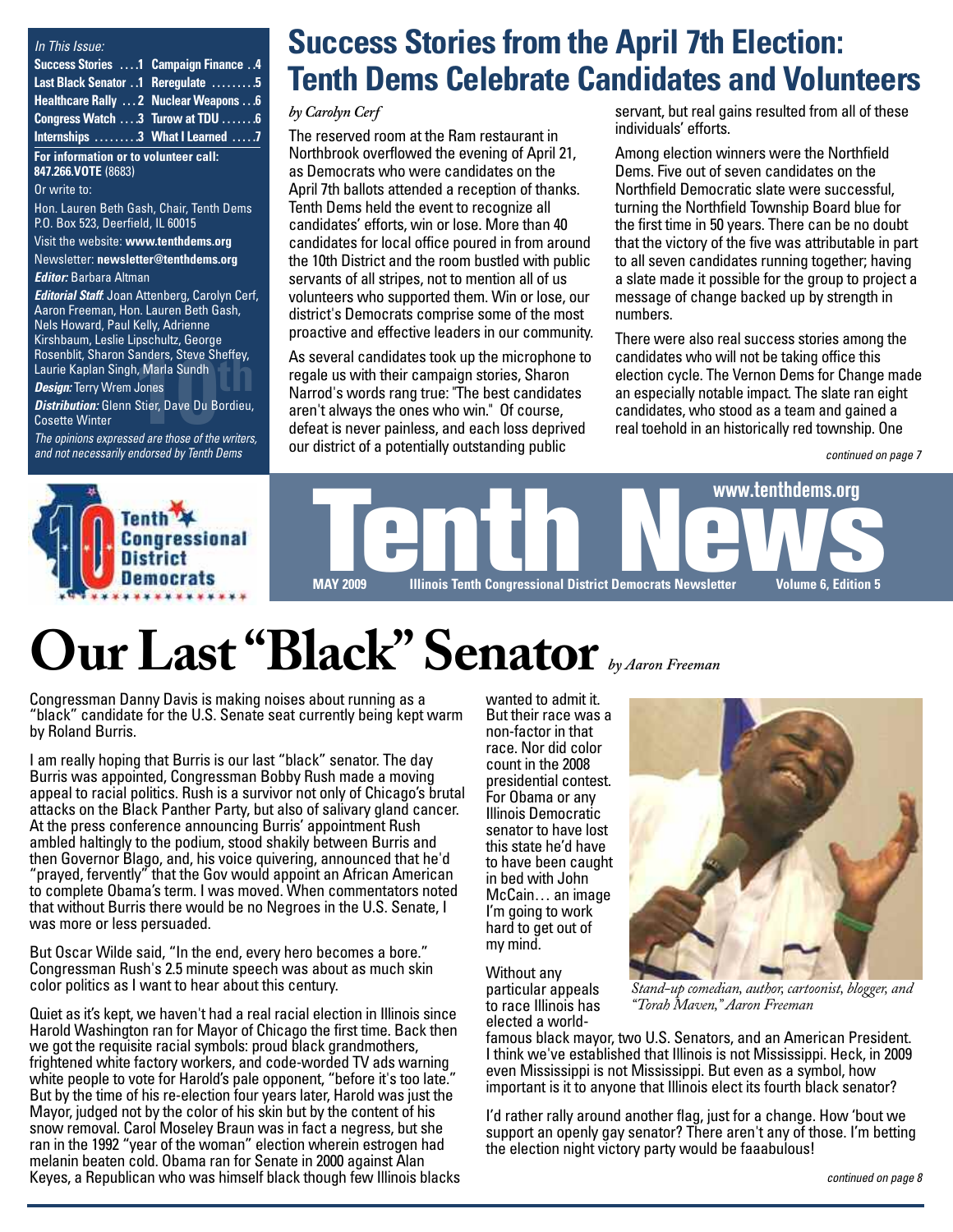# **Healthcare For Americans. Now.**

#### *by Sharon Sanders*

Well, the Health Care for America Now (HCAN) Rally finally arrived on Saturday, April 18, and it did not disappoint. I may be overly optimistic, but I put my guesstimate of the total number of people both inside and outside of the auditorium at five to six hundred.

Many of us worked very hard for Jessica Palys and John Gaudette, organizers for Citizen Action Illinois and HCAN. They showed incredible leadership and dedication to reforming a broken healthcare system beset by corruption and greed. Jan Schakowsky, Julie Hamos, Kathy Ryg, William McNaray, individuals with their own personal stories, and many others spoke with great passion for change. David Borris, who was planning to testify before Congress the following week on the importance of healthcare reform for small businesses, clearly and succinctly explained to all assembled the ever-increasing dilemma for the uninsured and the underinsured, and the spiraling costs of trying to cover employees in the workplace.

One of the biggest problems, as I see it right now, is trying to get media attention for healthcare reform. At the April 18 rally, the major stations were nowhere to be seen. Univision, C-Span, and some of the local papers were there, but just as with the Out of Iraq rally in the summer of 2007, CBS, NBC, and ABC never showed up. And yet, for the Republican "tea parties," gatherings based on misinformation, anger, and anti-Obama fervor, the major stations, and especially Fox, were blasting video across our screens for days and days. Could it be an intentional move by the corporate media, with their pharmaceutical, insurance, and other healthcare industry sponsors, to intentionally not give us air time? The lack of coverage once again showed the power of the broadcasting giants in determining the message that gets out to us, while protecting their self-interest.

To enable readers to better understand the goals of HCAN (in essence, the Obama plan), I'm quoting in full the Resolution signed by our own Kathy Ryg, which clearly states the problems and the solutions:

#### **RESOLUTION**

Whereas families, large and small businesses, health care providers and state and local government in Illinois are struggling to access the quality, affordable healthcare that they need to promote healthy families and a healthy economy in their state and nationally;

And whereas, as a result of the national health care crisis, health insurance premiums in Illinois increased by 73 percent between 2000 and 2007 while median earnings increased by only 11 percent;

And whereas, Illinois median yearly wage in 2007 was \$27,330, while the average health care premium for a family is \$12,153;

And whereas Illinois employers spend an average of \$9,071 per year on family coverage, paying 77 percent of the total cost of premiums for family coverage;

And whereas 700 Illinoisans lose their health insurance every day; Therefore, be it resolved that the time for a national solution to the American health care crisis that threatens the economic and physical health of the people of Illinois and people across the country is now.

Also, be it resolved that Illinois recognizes the urgent need for a national solution to the health care crisis that meets key criteria for comprehensive health care reform set forth by President Obama and Health Care for America Now including the following:

• Affordable coverage and care, with premiums and out-of-pocket costs based on a family's ability to pay and a choice of providers that meet our families needs from preventative care to care for serious illness.



*A crowd estimated at 500 to 600 people gathered in support of healthcare refurm at this Health Care for America Now Rally on April 18.*

- A choice of health insurance plans, including the right to keep your current insurance, choose another private plan or to join a public health insurance plan.
- Equity in health care access, treatment, research and resources to people and communities of color and strengthening health services in low-income communities.
- A system in which government sets and enforces rules on insurance company practices and charges, requiring them to put our health care before their profits.
- Coverage that is predictable and affordable for working families, retirees, small businesses, and other employers and that controls costs while improving quality, with measures such as: lowering administrative expenses, investing in preventive care, actively managing disease, setting standards for performance, reducing medical errors, and using the public's purchasing power to lower drug and other prices.

Finally, be it resolved that in 2009, local governments, families, providers, and businesses across Illinois will work together with the newly elected President Obama, the Illinois Congressional Delegation, and the leaders of the New Congress to guarantee quality, affordable health care for everyone in our state and across the country.

We have just over a hundred days to insist on change in Washington. If more Republicans get into Congress in the next go-around, reform will almost assuredly be dead in the water. So we may not get everything we want, and for those who will settle for nothing short of single-payer, universal healthcare, HCAN has given into the Washington powers that be. But for those of us involved in the organization, it's our feeling that it is absolutely unrealistic to expect total change all at once and that, for now, we need to accept the Obama plan (but with a larger chunk of the budget) and get it in enacted in this session of Congress. This plan will guarantee that everyone will be able to obtain healthcare, be it private or public. We can then move on to our ultimate goal of universal healthcare.

As we enter the final hundred days of this Congress, we need everyone's support. Many events will follow as we try to reach as many people as possible. We want people with different backgrounds, different ages, different stories. Some of us will be marching to Washington over the summer. Some of us will open our homes for coffees on healthcare to inform friends and neighbors as to what they can do and how they can get involved. For more information, you can go to the HCAN website at [http://www.healthcareforamericanow.org/](http://www.healthcareforamericanow.org) and watch the events list at TenthDems.org.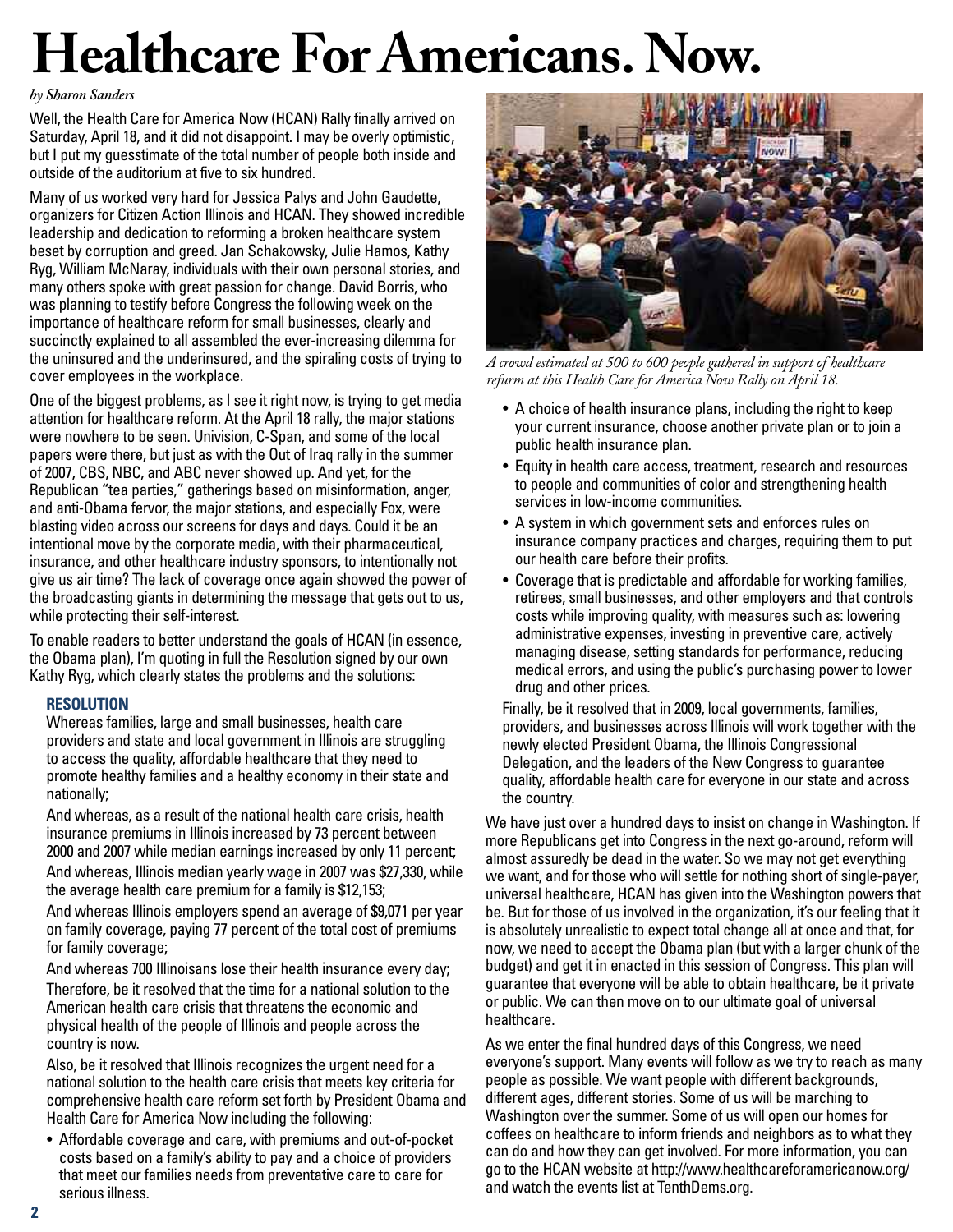## **Kirk's Support of Republican Legislative Agenda Appears Steadier than Ever**

It's no secret that Republican Congressman Mark Kirk has his eye on the Senate seat now held by Blagojevich appointee Roland Burris. This might explain, at least partially, why Kirk isn't trying as hard as he has in the past to straddle the fine line between his fierce loyalty to his party and the need to convince the 10th District's Democratic voters that he represents their values, too. Since the start of the 111th Congress, Kirk's support of the Republican legislative agenda, and the ultraconservative ideals driving it, appears to be steadier than ever.

In his most recent demonstration of partisanship at all costs, Kirk voted on April 1 against an amendment to the Emergency Economic Stabilization Act of 2008 (EESA) that curtails bonuses of executives at financial institutions receiving money from the Troubled Asset Relief Program. Dubbed the "Pay for Performance Act of 2009," the amendment prohibits the payment of "unreasonable or excessive" compensation by Fannie Mae, Freddie Mac, the federal home loan banks, and firms that have received funds under the Economic Stabilization Act.

The Pay for Performance Act corrects the EESA's glaring omission of meaningful restrictions on compensation. In the process, it protects taxpayers by insisting that bailout funds are used exclusively for their intended purpose: to prevent a collapse of the financial system and to make that system work for most Americans by addressing the housing crisis and increasing the availability of loans. (See "Pay for [Performance Act of 2009," http://www.themiddleclass.org/bill/pa](http://www.themiddleclass.org/bill/pay-performance-act-2009)yperformance[-act-200](http://www.themiddleclass.org/bill/pay-performance-act-2009)9.)

Unfortunately, Mark Kirk is more interested in protecting the ability of the executives who created the financial crisis to continue to reap multi-million-dollar bonuses at the taxpayers' expense.

Just a day after opposing the Pay for Performance Act, Kirk demonstrated yet again his willingness to support the banking and insurance industries at the expense of the American taxpayer by voting against the House version of the FY 2010 Budget Bill. The bill passed the House anyway—in a near straight party-line vote. Only 20 House Democrats voted against the bill; no Republicans voted for it.

\*\*\*

In the Senate, Richard Durbin and Roland Burris supported the Democrats' FY 2010 Budget.

Both the House- and Senate-passed budget bills pare down the President's blueprint in order to reduce the annual deficit to less than Congress Jatch

\$600 billion within five years. Still, both bills pave the way for the President's agenda to reform healthcare, energy, and education. For the differences between the House and Senate versions of the budget bill see "Senate Follows House, Passes Obama Budget Plan," CNN Politics.com, [http://www.cnn.com/2009/POLITICS/04/03/us.house.](http://www.cnn.com/2009/POLITICS/04/03/us.house) senate.budget.passes/#cnnSTCText.

Republicans in both Houses fiercely opposed the Democratic budget on the grounds that it expands government, encourages excessive spending, and adds to the current national debt. But as the Center on Budget and Policy Priorities has observed, "Many of the same Senators and House members who launched the sharpest verbal attacks on the President's budget or the congressional budget plans on the ground that the deficits and debt projected under those plans are much too high — then opposed a number of the tough choices the President's budget makes to start reducing deficits. Those tough choices include allowing many of the generous tax cuts enacted in 2001 and 2003 to expire for people at the top of the income scale, making the 2009 estate tax rules permanent rather than eliminating still more of that tax, and limiting itemized deductions for families making over \$250,000 to help finance health care reform that is intended to reduce costs over the long term." (See Policy Points: Congressional Budgets Pass Early Tests on Deficits and Economy, but Questions Remain, Center for Budget and Policy Priorities, [http://www.cbpp.org/](http://www.cbpp.org) cms/index.cfm?fa=view&id=2764)

What's more, by most estimates, the House and Senate budget proposals are fiscally responsible. As the Center on Budget and Policy Priorities concluded on April 3, "The budget plans that the House and Senate approved…pass the twin tests of 1) beginning to address longterm deficits, or at least not making these deficits worse; and (2) not undermining the fiscal stimulus Congress recently passed."

The House and Senate budget bills will be reconciled when Congress reconvenes after a two-week spring recess.

### **Calling All Students: Progressing Toward a Summer Internship That Matters**

If you have progressive values and are looking for a summer internship that will make a difference, have we got a deal for you.

Tenth Dems is accepting applications for summer internships. Several interns have gone on to internships in Washington, to college majors in political science or law, or paid political and nonprofit positions locally and in Washington.

Interns may do research, walk door-to-door with candidates, work in campaign offices, staff events and issue forums, and get to meet many political figures. In the past, they've helped at Tenth Dems events featuring former presidential nominee George McGovern, presidential hopefuls Sen. Evan Bayh of Indiana and Sen. Russ Feingold of Wisconsin, and, when he was still an Illinois State Senator, President Barack Obama.

Internship applicants should be high school juniors or seniors, college students, or graduate or law students with a desire to help the Democratic Party. Computer skills are desired, and summer interns are expected to work a minimum of 16 hours per week. We are looking especially for interns with Web administration and/or data skills.

Course credit is available with cooperating high schools and colleges. Acceptance into the Internship Program is selective and contingent upon an interview. Applicants are asked to submit a paragraph explaining why they want this internship, and a resume of their educational background and activities. The resume need not be formal.

For more information on the Intern Program, or to apply, contact Lauren Beth Gash, Chair, or Allen Wagner, Intern Coordinator, at [info@tenthdems.org or](mailto:info@tenthdems.org) call 847-266-VOTE (8683).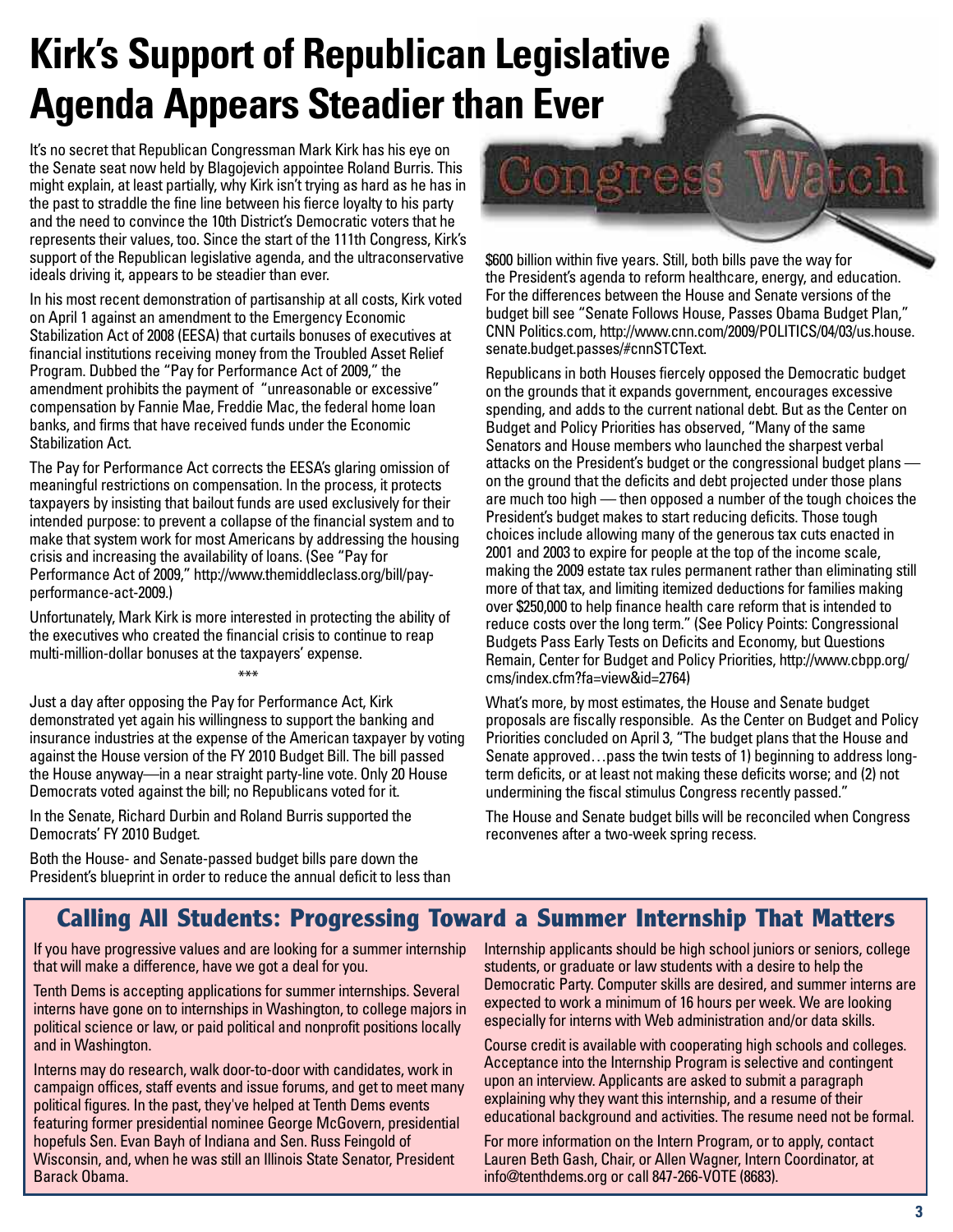## **Crowd of 150 Gathers in Winnetka for Forum on Campaign Finance Reform**

*by Laurie Kaplan Singh and Nels Howard*

Illinois is expected to pass new campaign finance reforms in the May legislative session, but not necessarily the much hoped-for limits on campaign contributions. This was the consensus of a panel of political and reform leaders who spoke at a forum at the Winnetka Community House on Sunday, April 19.

The forum, "Now is the Time for Illinois Campaign Finance Reform and Transparency in Government," was hosted by the New Trier Democratic Organization. It featured the Honorable Abner Mikva, former U.S.

Representative, federal appellate court judge, and White House counsel, and Cindi Canary, Executive Director of the Illinois Campaign on Political Reform (ICPR)—a non-partisan public interest organization formed by the late Illinois Senator Paul Simon to advocate for reforms that address the role of money in politics and encourage integrity in government. The forum was

accompanied by a photo exhibit celebrating the life of Senator Simon and his wife, Jeanne Hurley Simon.

Judge Mikva spoke about Illinois' long history of political corruption and efforts to combat it. "I wish we were talking about only two governors," he said. He reminded the audience that back in 2002, when Rod Blagojevich first became governor, he organized a task force on ethics reform, which succeeded in passing many reforms but not the legislation that proposed to curtail pay-to-play politics. Mikva also recalled the late Illinois politician Paul Powell's statement on the Illinois House floor after Paul Simon had successfully passed an ethics bill. Powell famously said, "You can't pass an ethics bill that I can't beat."

Nevertheless, in the wake of the Blagojevich scandal, Illinois legislators are under significant pressure to enact meaningful pay-toplay reforms. Recent months have seen a proliferation of commissions, task forces, and advocacy groups formed to achieve action before the current legislative session adjourns on May 31.

With the notable exception of Ms. Canary, the speakers at the NTDO forum weren't overly optimistic about the prospects for campaign finance limits in Illinois any time soon. Judge Mikva said he expects we succeed [in cleaning up Illinois politics] it will be because of a group formed by Paul Simon [the ICPR] and because of Cindy Canary," Judge Mikva said.

Ms. Canary spoke to the Winnetka audience about political corruption

as a social injustice issue. "It reinforces inequities in society. shortchanging the quality of education —by leading to bad schools—and allowing our infrastructure, such as roads and bridges, to crumble," she said. Ms. Canary noted that University of Chicago Professor Dick Simpson calculated the cost of political corruption, or the "corruption tax," in Illinois at \$300 million dollars a year.

The heart of the problem, according to Ms. Canary, is the role of money in politics. Illinois is one of very few states that have no limits on campaign contributions. "Our state is one of only four states that allow unlimited campaign contributions," she said. Illinois law only requires disclosure. "The purposes of [the ICPR] is to shape the dynamics of reform in Springfield. We need to set up rules that recognize the people, not the needs of

Springfield's status quo," she said.

Peggy Slater, chair of the New Trier Democratic organization's political reform committee and co-chair of the April 19 forum—along with NTDO executive committee member Barbara Cornew—encouraged attendees to call their representatives and to circulate a petition urging political leaders to help get serious reform initiatives on Speaker Michael Madigan's calendar this year. "The focus must be on campaign finance reform," Slater said. She also told the crowd about a number of upcoming district events on campaign finance reform. (See box on page 5.)

The conference concluded with a question and answer period, during which State Representative Julie Hamos and State Senator Jeff Schoenberg joined Judge Mikva and Ms. Canary on the panel. Responding to constituents' questions about the feasibility of limits on campaign contributions, Representative Hamos talked about the challenge it presents to reform-minded leaders like herself who require funds for their election campaigns. She also said that even if Illinois succeeds in setting campaign contribution limits, people will find ways around it, such as bundling.

"I don't think we can make [our system] perfect," she said. "We have

some proposed reforms, including stricter freedom of information laws, new disclosure rules, and tougher lobbyist limits, to pass. He referred to these reforms as "low hanging fruit," with the potential to make it through the legislature without too much resistance. He expects proposals to address problems associated with the flow of money to meet tougher resistance. "If ever

### **Leading the Charge for Campaign Finance Reform**

For more information about ongoing efforts to reform Illinois politics, visit the following organizations on the web.

Illinois Campaign for Political Reform: [www.ilcampaign.org](http://www.ilcampaign.org)

Citizen Action Illinois: [www.citizenaction-il.org](http://www.citizenaction-il.org)

Governor Quinn's Illinois Reform Commission: [www.reformillinoisnow.org](http://www.reformillinoisnow.org) Madigan-Cullerton Joint Committee on Government Reform: [www.ilga.gov](http://www.ilga.gov) Change Illinois: [www.changeil.org](http://www.changeil.org)

Progress Illinois: [www.progressillinois.com](http://www.progressillinois.com)

one of the better disclosure systems in the country." According to Hamos, disclosure is likely to prove the best way to combat pay-to-play politics. "We need to limit the ability of leadership to dole out large amounts of money unfettered," she said.

Senator Schoenberg also seemed skeptical about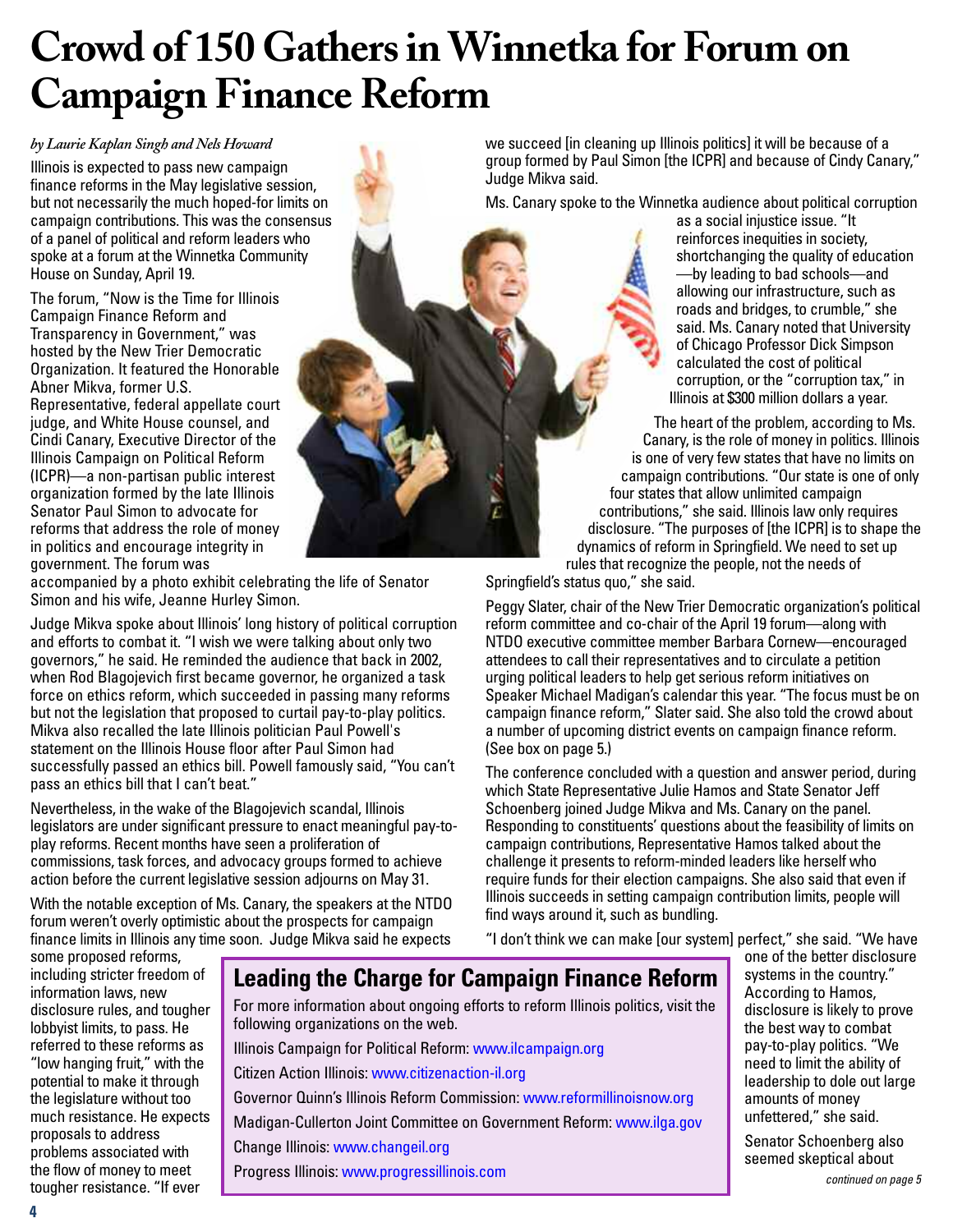## **Turn Back the Clock! Reregulate!**

*by George Rosenblit*

#### **Early Warning of Potential Toxic Assets**

In 1994, five years before the deregulation bill of 1999 was enacted, Senator Byron Dorgan (D-ND) sounded the alarm about the unbelievable risk of exotic new derivatives instigated by banks called "swaps." He sponsored several pieces of regulatory legislation, but his warnings were widely ignored. Where were the members of the House and Senate Banking Committees and the SEC who were supposed to exercise oversight? Even though they did not initially perceive the risks, they certainly should have heeded Dorgan's warning and backed his legislation to the hilt. Who were they working for if not the citizens of this country? Wall Street? Or maybe they were just asleep at the switch. (See "The Senator Who Saw This Coming," Newsweek, Apr. 13, 2009.)

There are many types of swaps. Credit swaps are discussed below. The risk of loss from credit swaps can be covered by insurance, and that's why AIG was on the hook for potentially \$2.7 trillion worth of derivative contracts to investment bankers. So far, AIG has obtained \$170 billion from the government to partially meet these obligations.

#### **The Need for Regulation**

In 1933, soon after the 1929 stock market crash, Congress passed the Glass-Steagall Act to regulate banks. This Act kept commercial banks that service consumers separate from investment banks, which deal with speculative trading and mergers. It protected bank depositors from the additional risks associated with security transactions. Note that this Act was designed to protect "Main Street." (See [http://www.investopedia.com/terms/g/glass\\_steagall\\_act.asp\)](http://www.investopedia.com/terms/g/glass_steagall_act.asp)

#### **The Horrific Acts of Deregulation**

Then, in 1999, deregulation hit and oversight fell by the wayside. Congress passed the Gramm-Leach-Bliley Act, which repealed the Glass-Steagall Act. It allowed commercial banks, investment banks, and insurers to merge. Senator Phil Gramm was the driving force behind this deregulation. (Was it a coincidence that Gramm had received over \$4.6 million in donations from the finance, insurance and real estate industries over the course of a decade?) After Gramm-Leach-Bliley passed, many mergers took place among banks and insurance and securities companies.

### **Campaign Finance Reform** *continued from page <sup>4</sup>*

ongoing efforts to mitigate the influence of money by limiting campaign contributions. He said limits on campaign contributions would leave candidates like him defenseless against wealthy, selffunded opponents. But his greatest concern about making campaign finance limits the highest priority is that "it would cause Illinois to miss other opportunities to control the flow of resources that fuel corruption." Schoenberg noted that many of the individuals involved in the Blagojevich scandal were not elected officials. "Money will always be spent by unelected people to gain favored treatment," he said. Schoenberg also stressed that heightened scrutiny and controls in pension fund investment decisions and the award of government contracts has great potential to curtail corruption in Illinois government.

But ICPR's Canary and NTDO's Slater were adamant that ending corruption in Illinois politics must start with limits on campaign contributions. "We are representing the will of the people," Slater said. "We need to use our voices, circulate the petition, and ask our representative to help us get on the calendar of speaker Madigan."

Slater and Canary are hardly alone in pushing for limits on campaign contributions. They are joined by numerous, recently formed commissions, task forces, and advocacy groups, including Governor Quinn's Illinois Reform Commission, CHANGE Illinois, Citizen Action, and AARP. (See sidebar at bottom of page 4.)

### **Monday Night Discussion Series on Campaign Finance Reform in Illinois**

#### **Monday, May 4**

Commissioner Larry Suffredin will lead a discussion on campaign transparency and Mary Lou Aagard of the Illinois League of Women Voters will speak about the present condition of the Illinois State Board of Elections.

#### **Monday, May 11**

Patrick Keenan Devlin of Citizen Action - Illinois will field questions about public financing of campaigns.



Gramm stirred the deregulation pot again when he surreptitiously added a 262-page amendment to the Commodity Futures Modernization Act that President Clinton and Congress were trying to pass in 2000, right after the election, as part of a \$384 billion Omnibus Appropriations Bill. The amendment exempted energy trading from oversight, leading to Enron's collapse. It also deregulated derivatives trading.

Without regulation of our financial markets, many lending institutions became greedy and enticed people to buy homes that they could not afford. The carrot was zero or very low down payments and interestfree periods. Then the demand for accelerated (high) monthly payments in accordance with the fine print in the mortgage documents took over.

#### **Our Current Kettle of Fish**

Companies have a profit motive for themselves and for their stockholders, which is a fair and perfectly acceptable goal. However, it has been amply demonstrated over the past decade that management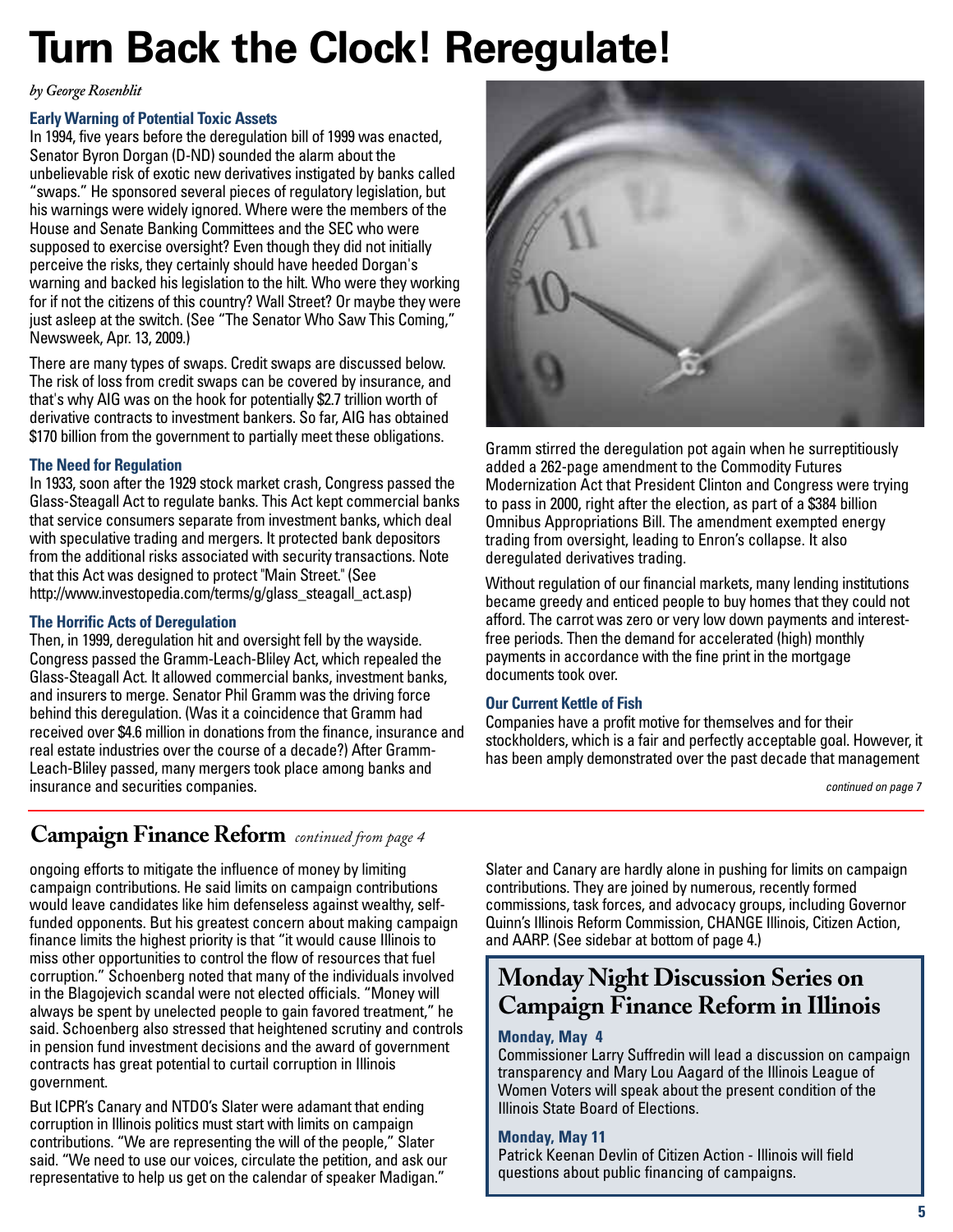## **Ridding the World of Nuclear Weapons**

#### *by Steve Sheffey*

*"I do not know with what weapons World War III will be fought, but World War IV will be fought with sticks and stones." ~ Albert Einstein*

Do you know what time it is? It is five minutes to midnight according to the *Bulletin of the Atomic Scientists Doomsday Clock*, which "conveys how close humanity is to catastrophic destruction—the figurative midnight—and monitors the means humankind could use to obliterate itself."

Yet the threat of nuclear destruction was not an issue in the last presidential election, and it receives far less attention than more mundane issues. Perhaps that's because the problem seems insoluble and the subject is too unpleasant to contemplate. Yet nothing is more important.

The United States, Britain, Russia, China, France, Israel, India, Pakistan, and North Korea possess nuclear weapons, and Iran a theocratic sponsor of terrorism whose leaders have vowed to obliterate Israel—is on the verge of becoming a nuclear power. If it does, other Arab states are likely to follow suit, and it will be a matter of when, not if, nuclear weapons fall into the hands of terrorists.

Fortunately, President Obama recognizes this problem and is committed to solving it. Speaking in Prague on April 5, President Obama said, "Today, I state clearly and with conviction America's commitment to seek the peace and security of a world without nuclear weapons. I'm not naive. This goal will not be reached quickly —perhaps not in my lifetime. It will take patience and persistence. But now we, too, must ignore the voices who tell us that the world cannot change. We have to insist, 'Yes, we can.'"

Obama addressed those who worry that the problem cannot be solved: "Some argue that the spread of these weapons cannot be stopped, cannot be checked—that we are destined to live in a world where more nations and more people possess the ultimate tools of destruction. Such fatalism is a deadly adversary, for if we believe that the spread of nuclear weapons is inevitable, then in some way we are admitting to ourselves that the use of nuclear weapons is inevitable."

The United States dropped atomic bombs on Japan only 65 years ago, and many of us have lived our entire lives knowing the reality of nuclear weapons and yet never witnessing their use. But "out of sight, out of mind" will lead to disaster. As hard as it is to control the spread of nuclear weapons, we must try.

The immediate threat is Iran. President Obama said it best in Prague: "Iran's nuclear and ballistic missile activity poses a real threat, not just to the United States, but to Iran's neighbors and our allies."

Leading House Democrats, including House Majority Leader



Steny Hoyer, recently urged President Obama to impose new sanctions against Iran if Iran does not soon suspend its uranium enrichment efforts. They emphasized their agreement with President Obama that Iran cannot be allowed to possess a nuclear weapon.

Tip O'Neill said that all politics is local. We Tenth Dems need to make nuclear weapons and the threat from Iran a local issue, and we need to support President Obama and congressional Democrats not only in their efforts to stop Iran's march toward nuclear weapons, but also in their efforts to ultimately rid the world of nuclear weapons.

## *Scott Turow Deliberates on the State of Politics in Illinois*

On Thursday evening, May 14, best-selling author Scott Turow will teach a Tenth Dems University class about the state of politics and ethics in Illinois entitled, "Ethics Reform in Illinois: An Oxymoron?" This special class will be held at 7:00 p.m. at the Highland Park Country Club, 1201 Park Avenue West, Highland Park. A longtime writer as well as a practicing attorney, and now a Tenth Dems U professor, Scott Turow is the author of seven best-selling novels, including *Presumed Innocent* (1987), *The Burden of Proof* (1990), and *Reversible Errors* (2002). Also of note is his nonfiction book, *Ultimate Punishment* (2003), a reflection on the death penalty.

Professor Turow has been a partner in the Chicago office of Sonnenschein Nath & Rosenthal since 1986, concentrating on whitecollar criminal defense. From 1978 to1986, he was an Assistant United States Attorney in Chicago. He was a prosecutor in the trial of Illinois Attorney General William J. Scott, who was convicted of tax fraud. Prof. Turow was also lead government counsel in a number of the trials connected to Operation Greylord, a federal investigation of corruption into the Illinois judiciary. This experience, and more, uniquely qualifies Scott Turow to teach about the state of ethics in Illinois.

Prof. Turow is currently a member of Illinois' Executive Ethics Commission, and he served as the Commission's first chair in 2004- 2005. From 2002 to 2004, he served as chair of the Illinois State

Appellate Defender's Commission, which oversees the state agency that represents indigent criminal defendants in their appeals. He served as one of the 14 members of the commission appointed in March 2000 by Illinois Governor George Ryan to consider reform of the capital punishment system. Turow was a member of the Illinois State Police Merit Board, which determines matters of hiring, promotion, and discipline for members of the Illinois State Police.

**What:** "Ethics Reform in Illinois: an Oxymoron?"— A TDU Class

**Date:** Thursday, May 14, 7:00 p.m.

**Location:** Highland Park Country Club, 1201 Park Ave. West, Highland Park

**Instructor:** Scott Turow, a writer and attorney

Those who are interested in more information or who wish to register for this special Tenth Dems U class are urged to call 847-266-VOTE (8683) or email [events@TenthDems.org.](mailto:events@TenthDems.org) Light snacks and refreshments will be provided. Preregistration is strongly recommended to reserve a seat. Several of our recent events have filled up and we've had to turn people away.

*To register in advance, go online to [www.TenthDemsU.org.](http://www.TenthDemsU.org)*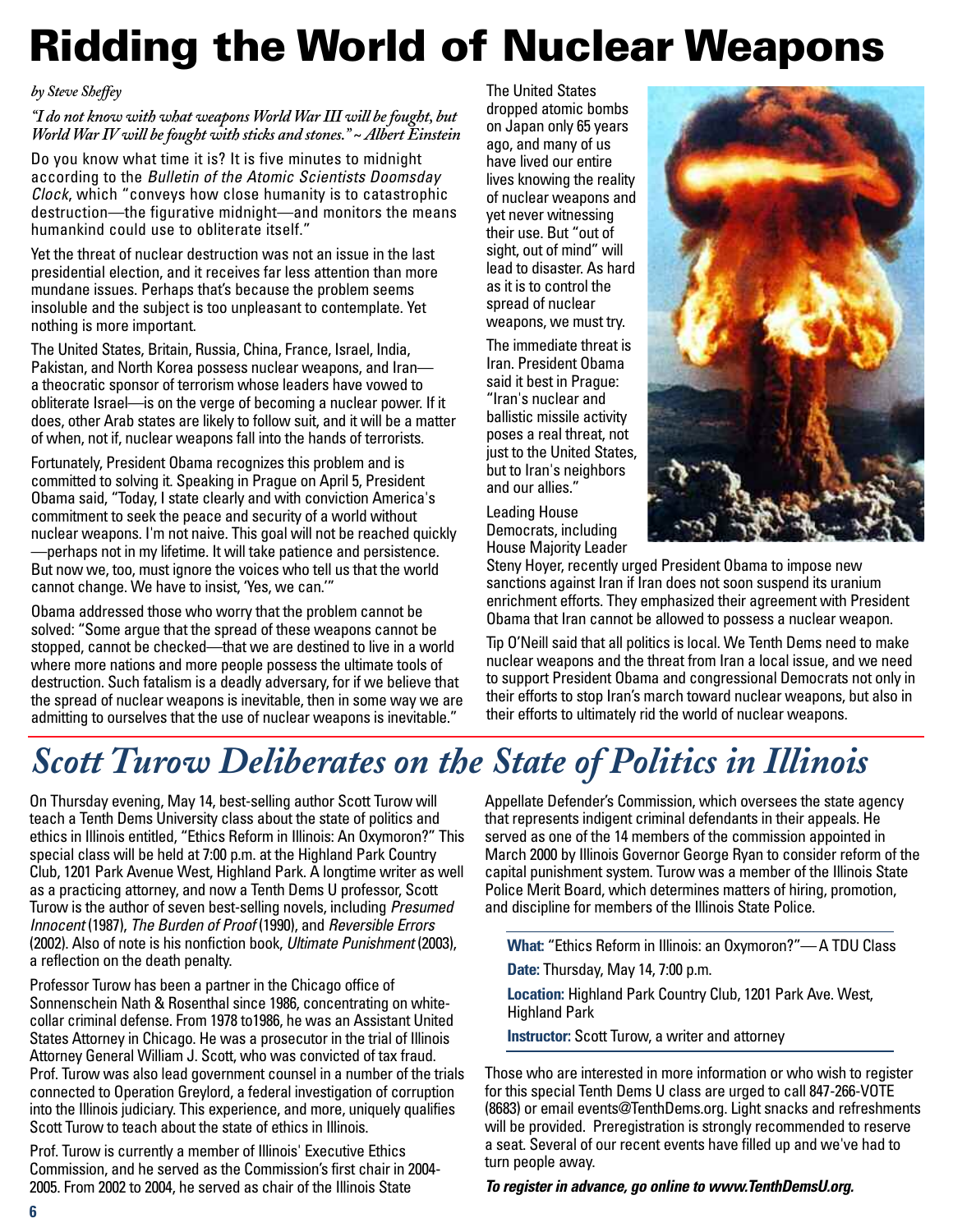## **Reregulate!** *continued from page 5*

is easily seduced by paths to greed until it has become an addictive culture. The harmful effects on competition and consumers have been purposefully ignored. This situation is not compatible with selfregulation. To allow companies to police themselves is no different than having the fox guard the chicken coop.

Bennet Sedacca, CEO of Atlantic Advisors, a \$3.5 billion investment management company and hedge fund, had been watching his Bloomberg screens on a daily basis as the cost of insuring short-term obligations—credit default swaps—which for both Lehman and Bear Stearns had increased steadily since the summer of 2007 and then more rapidly in February 2008. This was a red warning flag, because "[t]he buyer of a credit swap receives credit protection, whereas the seller of the swap guarantees the credit worthiness of the product. By doing this, the risk of default is transferred from the holder of the fixed income security to the seller of the swap. For example, the buyer of a credit swap will be entitled to the par value of the bond by the seller of the swap, should the bond default in its coupon payments." [\(http://www.investopedia.com/terms/c/creditdefaultswap.asp\)](http://www.investopedia.com/terms/c/creditdefaultswap.asp) What Sedacca saw was Bear Stearns and Lehman becoming more leveraged at a time when it should have cut dividends, raised equity, and shrunk its balance sheet. In March 2008, Sedacca was one of the first to announce to his clients, to investors, and to the world, on [www.minyanville.com,](http://www.minyanville.com) that the venerable Bear Stearns, the nation's fifth largest investment bank, was in deep trouble, with what Sedacca called "nuclear waste" on its balance sheet. Instead of taking the prudent course of cutting dividends, raising equity, and shrinking its balance sheet, Bear Stearns instead continued blindly on the disastrous greedy path. Sedacca observed that Bear Stearns and Lehman also had huge inventories on their balance sheets of securities backed by home mortgages. The underlying collateral for the mortgages, people's homes, was falling in value rapidly. Sedacca called these two situations a "Double Whammy." (See House of Cards, William D. Cohan, Doubleday, Chapter 1.)

Congress was asleep at the switch once again. Wasn't there anyone in the Banking Committees of Congress or the SEC monitoring the same sources as Mr. Sedacca? If not, why not? It seems like a simple thing to do that might have averted the crisis that we're in today. What if Congress or the SEC had taken appropriate timely action at the earliest possible moment?

#### **How to Come Out Smelling Like a Rose**

How often have you wished that you could turn back the clock after you have experienced an actual or perceived horrible event? Well, our economic crisis is just about the most horrible event I can think of; and it affects all of us. Over two million jobs have been lost. For many of us our life savings have shrunk 25 to 50 percent, or more. Savings for college are either insufficient or non-existent, and our dream of a home of our own is now out of reach. We are in a deep recession.

What if we could turn the clock back to a time before deregulation started? Just think—it would be a fresh start! To do this, financial institutions would need to identify the core business that they would like to keep and divest themselves of all other business activities.

Corporations are very familiar with voluntary divestitures—spinning off product business assets and selling divisions that are not compatible with their core business—to operate more efficiently and to raise capital. So, it should not be too much of a shock to be asked to participate in divestiture, although financial institutions may object to being forced to do so. Congress has mandated divestiture before, via the Sherman Antitrust Act of 1890 and a host of other succeeding legislation like the Clayton Antitrust Act of 1914, the Robinson-Patman Act of 1937, the Miller-Tydings Fair Trade Act of 1937, the Celler-Kefauver Act of 1950, and the Hart-Scott-Rodino Antitrust Improvements Act of 1976—legislation spanning 86 years! So, although the initial divestitures by financial institutions may not be a perfect process, they can be improved over time.

But this major initial step must be concurrent with adequate oversight

*continued on page 8*

### **Success Stories** *continued from page 1*

candidate was elected, Vernon Township Trustee Phil Hirsh.

I volunteered time for Marla Sundh for VernonTownship Trustee. In her speech to supporters, Marla, who had run for the first time, noted that after their campaigns against 30-year incumbents, Vernon Dems for Change "created a Democratic group identity and a group we can use to do grassroots work to promote progressive issues." Other speakers included Northfield Township Trustee Karen McCormick, Buffalo Grove Mayor Elliot Hartstein, and Palatine Township Democratic Committeewoman Sue Walton..

The evening was rounded out by State Representative Mark Walker, who joined us via cell phone from Springfield. Rep. Walker reminded the room full of candidates that he lost his 2005 race for Wheeling Township Supervisor. "I got beat, and it hurt," he said, "but I started looking for other candidates to help in the meantime and ran again. You can build a base from a loss because you established a name and a face."

I, for one, could tell from the tenor of Vernon Dems for Change campaign events and the phone calls we made that the group had indeed made an impact on Vernon's citizens. Similarly, although Bob Jostas delivered a lighthearted poem on the "fall of the Dems" in Wheeling Township, their slate also made progress, and as Bob said, "We'll be back."

Ellie Sylvan spoke for many of us when she said,"I'm here as a volunteer to speak about the importance of Tenth Dems to these campaigns." I would also echo the sentiments of Sharon Narrod, who said, "There's nothing like supporting a candidate—it's sort of like running itself."

As the reception concluded, with awards and thanks given to all the candidates in attendance, I thought it remarkable how many speakers had chosen to talk about their supporters and their own history supporting other campaigns. It was clear to me that the gratitude flowed both ways. For the Tenth Dems, the hard work of both candidates and volunteers results in success stories; and there was no shortage of success on April 7th.

## **What I Learned from Losing**

#### *by Marla Sundh*

*In the April edition of the* Tenth News*, Marla Sundh told us what it's like to be a first-time candidate. Now, she relates some lessons learned from her campaign.*

I think it was Vince Lombardi who uttered the famous words: "Winning isn't everything; it's the only thing." I'm here to tell you that's not entirely true. Winning is NOT the only thing.

Our slate, the Vernon Democrats for Change, was created to try to bring Democratic leadership to township government in the Buffalo Grove, Riverwoods, Vernon Hills, Long Grove, Lincolnshire area. Our team of eight well-qualified candidates and volunteers worked vigorously to try to unseat a team that has run the township for the past 32 years.